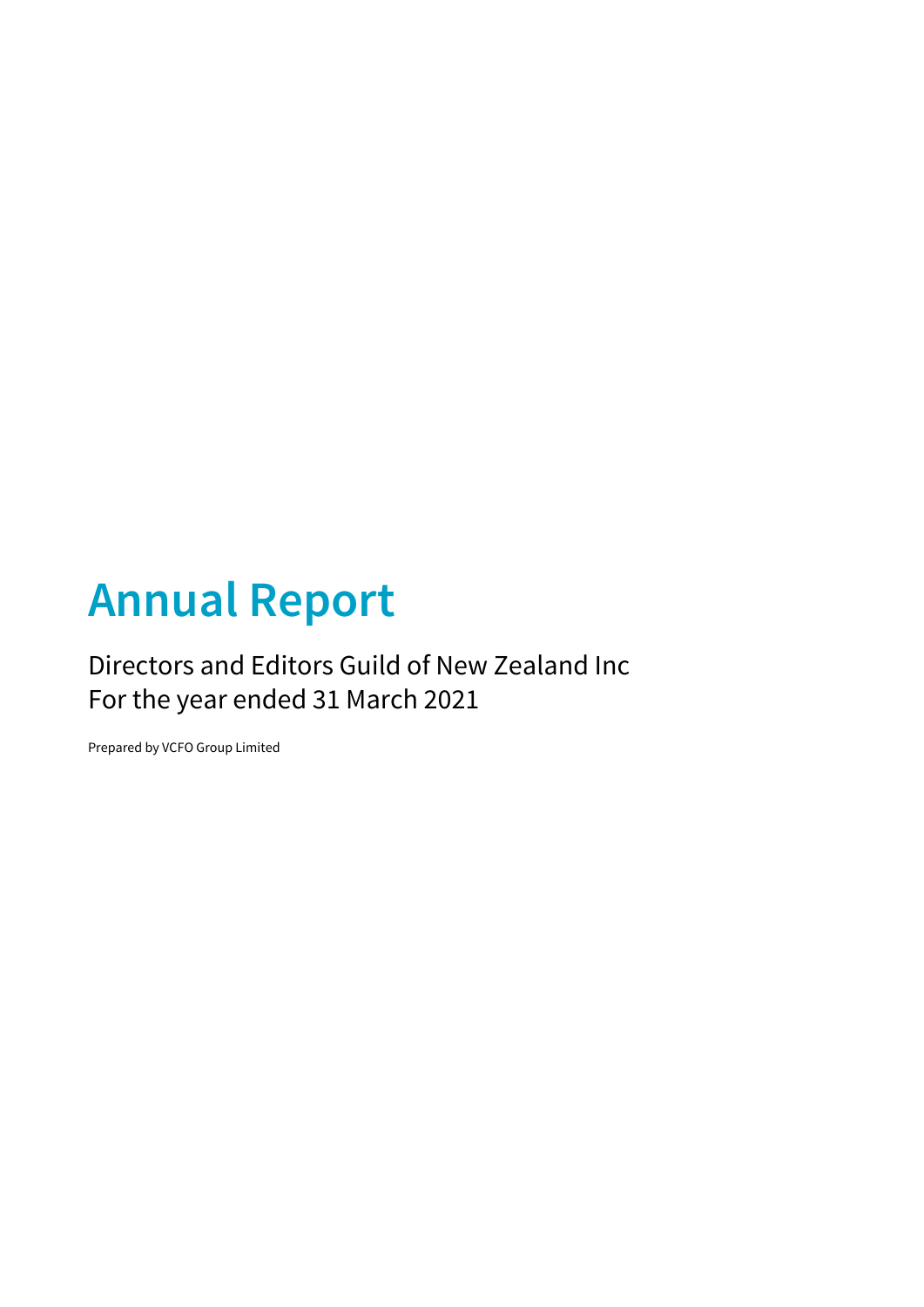## **Contents**

- Compilation Report
- Directory
- Statement of Profit or Loss
- Statement of Changes in Equity
- Balance Sheet
- Depreciation Schedule
- Notes to the Financial Statements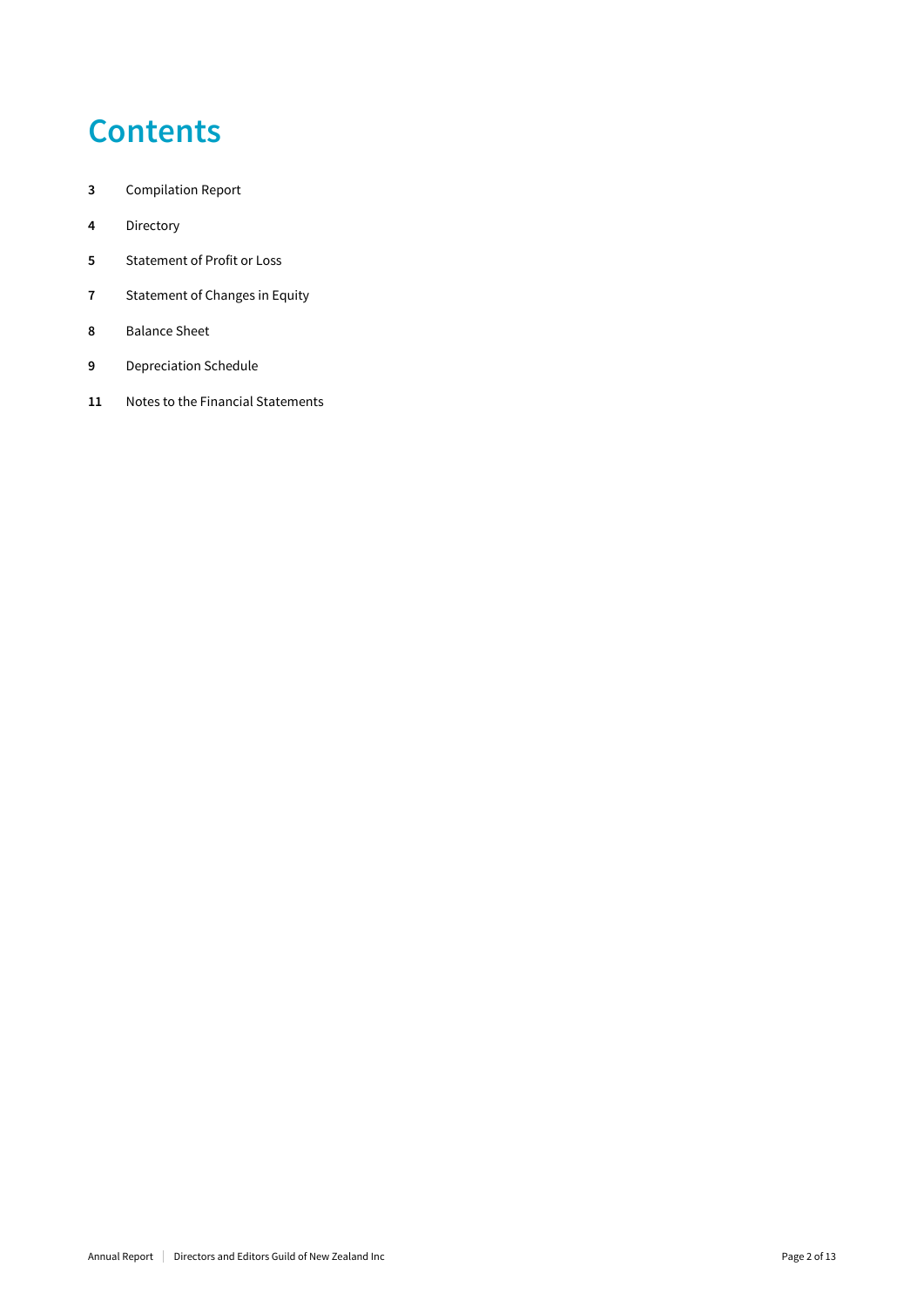## **Compilation Report**

### **Directors and Editors Guild of New Zealand Inc For the year ended 31 March 2021**

Compilation Report to the National Executive of Directors and Editors Guild of New Zealand Inc

### **Scope**

On the basis of the information provided we have compiled, in accordance with Service Engagement Standard No. 2: Compilation of Financial Information, the financial statements of Directors and Editors Guild of New Zealand Inc for the year ended 31 March 2021.

These statements have been prepared in accordance with the accounting policies described in Note 1 to these financial statements.

### **Responsibilties**

You are solely responsible for the information contained in the financial statements and have determined that the accounting policies used are appropriate to meet your needs and for the purpose that the financial statements were prepared.

The financial statements were prepared exclusively for your benefit. We do not accept responsibility to any other person for the contents of the financial statements.

### **No Audit or Review Engagement Undertaken**

Our procedures use accounting expertise to undertake the compilation of the financial statements from information you provided. Our procedures do not include verification or validation procedures. No audit or review engagement has been performed and accordingly no assurance is expressed.

### **Independence**

We are not independent of Directors and Editors Guild of New Zealand Inc because Phillip Gore, who is an employee of VCFO Group Ltd, is also the treasurer and a board member of Directors and Editors Guild of New Zealand Inc.

Veto Guer, hinkel

VCFO Group Limited Level 1, 96 St Georges Bay Road Parnell Auckland 1052 Dated: 31 August 2021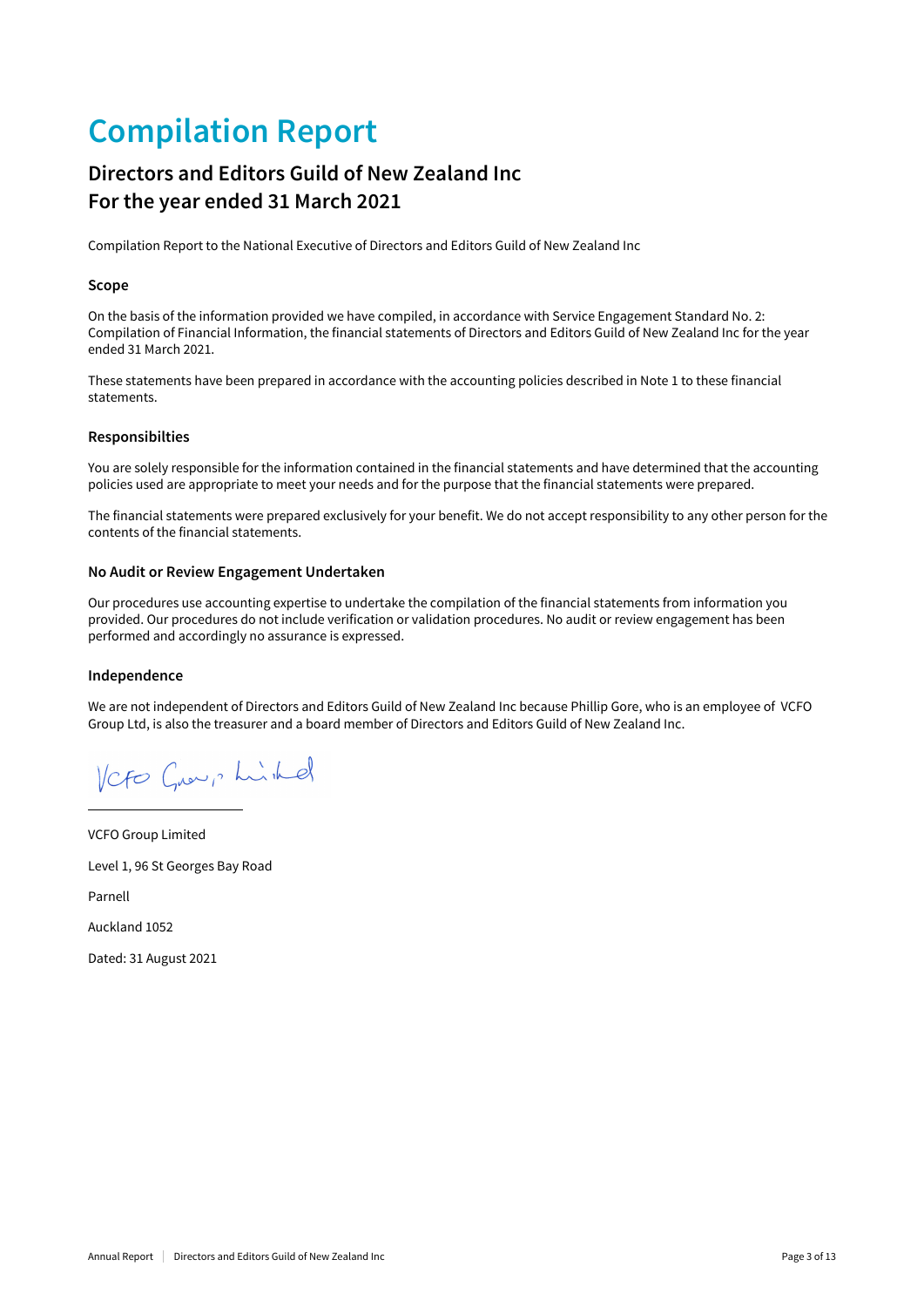## **Directory**

### **Directors and Editors Guild of New Zealand Inc For the year ended 31 March 2021**

### **Registered Office**

66 Surrey Crescent

Grey Lynn

Auckland

### **IRD Number**

69-712-789

### **National Executive**

Howard Taylor (President)

Dr Gabriel Reid (Vice-President)

Phillip Gore (Treasurer)

Robyn Paterson

Annie Collins

Margot Francis

Francis Glenday

Stallone Vaiaoga-loasa

Steven Chow

Josh Frizzell

Renae Maihi

### **Chartered Accountant**

VCFO Group Limited

Level 1, 96 St Georges Bay Road

Parnell

Auckland 1052

### **Bankers**

ANZ Bank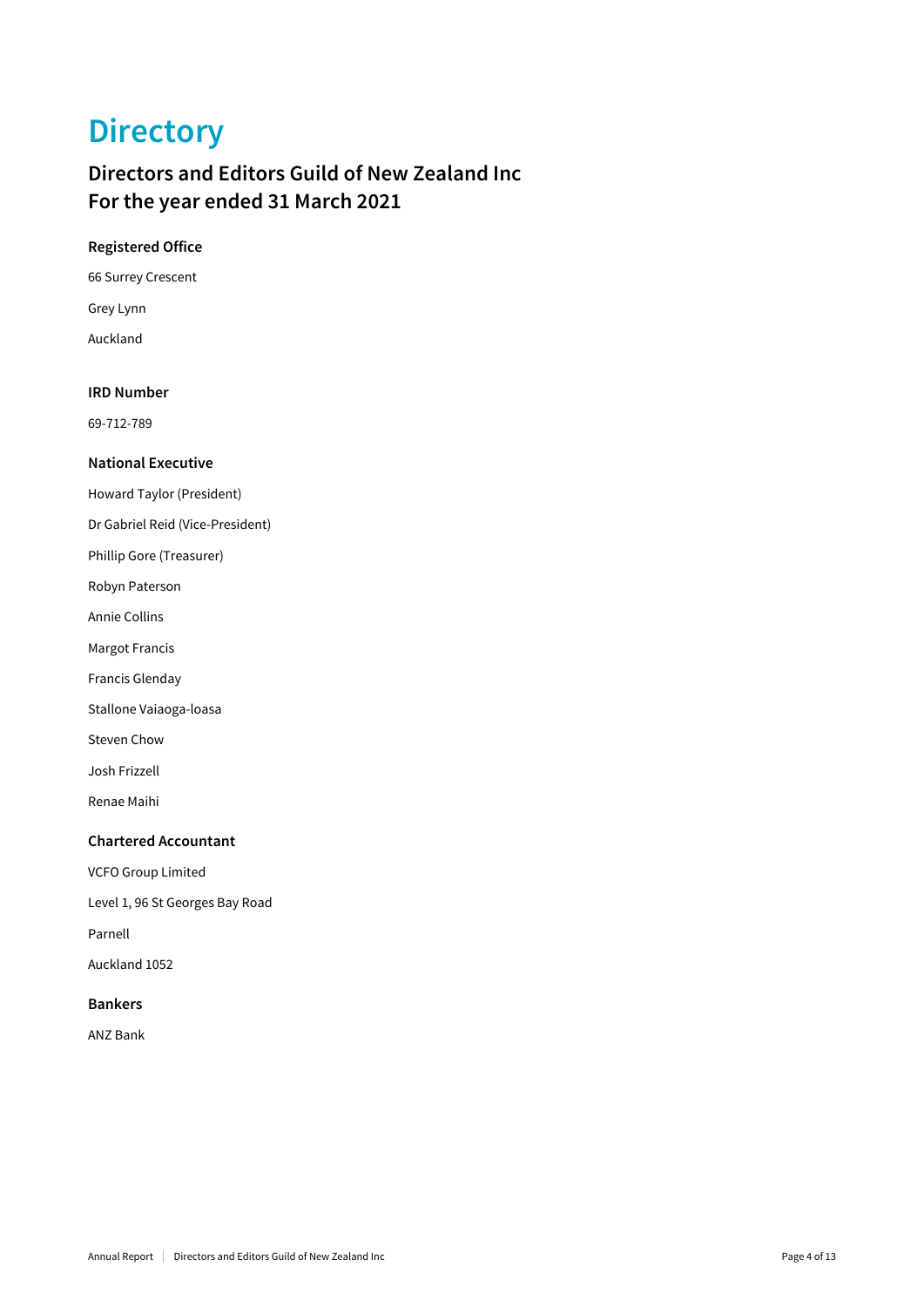## **Statement of Profit or Loss**

### **Directors and Editors Guild of New Zealand Inc For the year ended 31 March 2021**

|                                                | <b>NOTES</b><br>2021 | 2020    |
|------------------------------------------------|----------------------|---------|
| Income                                         |                      |         |
| Letters of Non-Objection                       | 6,300                | 9,000   |
| Memberships                                    | 49,267               | 39,126  |
| NZFC - Infrastructure Funding                  | 85,000               | 85,000  |
| NZFC - Strategic Training Funding              | 69,038               | 105,074 |
| Workshops and Events - Fees                    | 2,816                | 5,135   |
| Emerging Women Filmmakers Incubator - Funding  | 24,885               | 30,691  |
| Know Your Rights Workshops - Funding           | 3,161                |         |
| Interest Income                                | 128                  | 189     |
| Other Revenue                                  | 5,000                | 17,820  |
| <b>Total Income</b>                            | 245,594              | 292,035 |
| <b>Cost of Sales</b>                           |                      |         |
| Emerging Women Filmmakers Incubator - Expenses | 24,885               | 30,691  |
| Know Your Rights Workshop Expenses             | 3,161                |         |
| <b>Workshop Costs</b>                          | 71,853               | 110,209 |
| <b>Total Cost of Sales</b>                     | 99,899               | 140,900 |
| <b>Gross Profit</b>                            | 145,695              | 151,134 |
| <b>Expenses</b>                                |                      |         |
| <b>Accountancy Fees</b>                        | 5,000                | 5,000   |
| Advertising                                    |                      | 3,706   |
| <b>Bank Fees</b>                               | 2,518                | 2,291   |
| <b>Computer Expenses</b>                       | 2,567                |         |
| Conferences & Events Attended                  | 139                  | 1,072   |
| <b>Consulting Fees</b>                         | 1,450                | 15,275  |
| <b>Contractor Fees</b>                         | 99,322               | 80,872  |
| Depreciation                                   | 6<br>928             | 1,198   |
| Entertainment                                  | 2,055                | 6,787   |
| Equipment & Venue Hire                         | 376                  | 617     |
| Freight, Courier & Postage                     | 12                   | 1,149   |
| General Expenses                               | 71                   | 570     |
| Insurance                                      | 350                  | 471     |
| Interest Expense                               | 9                    | 62      |
| Legal Fees                                     | 940                  |         |
| Light, Power, Heating                          | 82                   | 136     |
| <b>Office Expenses</b>                         | 223                  | 602     |
| Printing & Stationery                          | 1,940                | 1,189   |
| Rent                                           | 14,274               | 15,860  |
| Repairs and Maintenance                        |                      | 450     |
| Sponsorship                                    | 1,131                | 1,000   |
| Subscriptions                                  | 5,616                | 3,776   |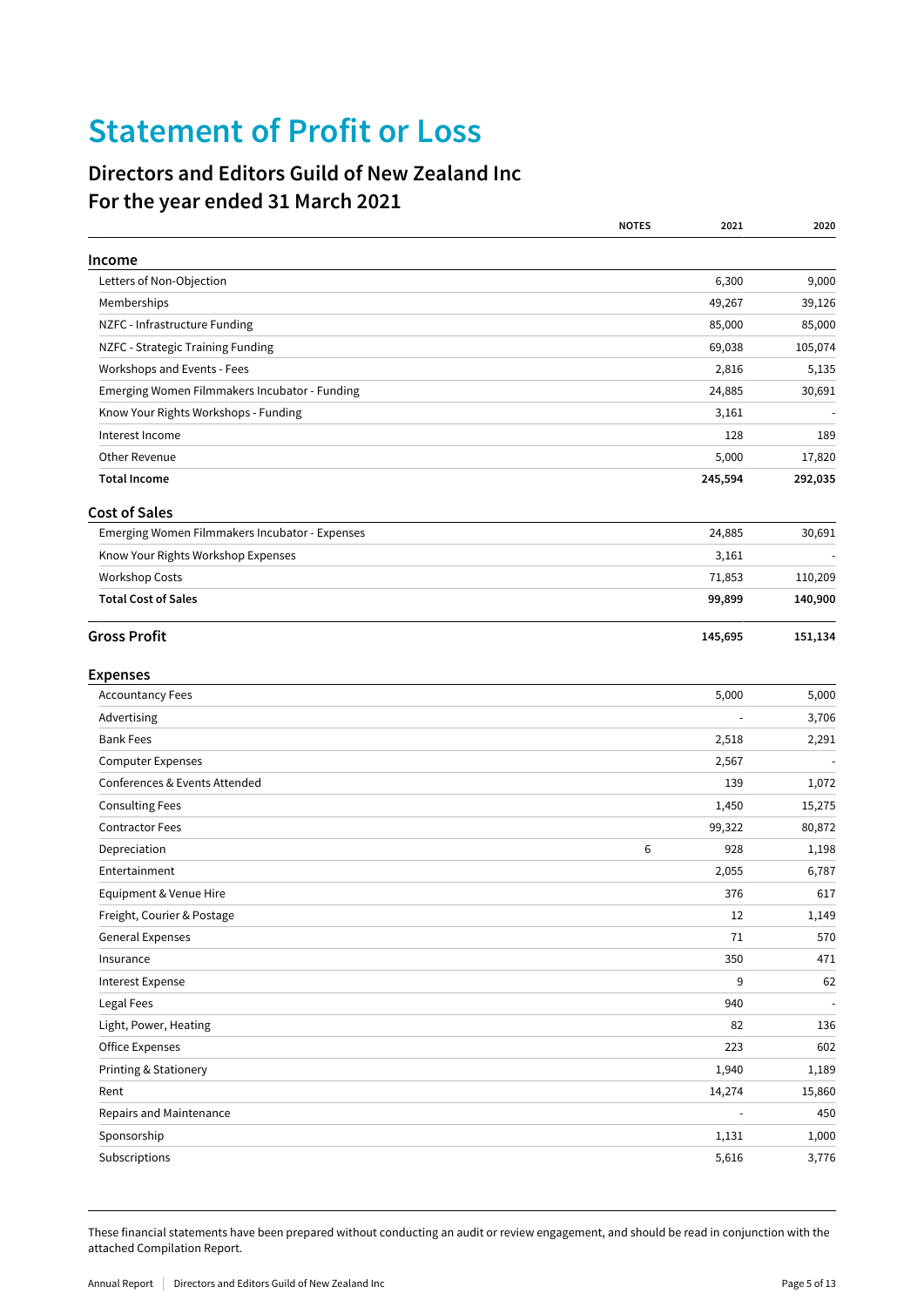|                                       | <b>NOTES</b>   | 2021    | 2020     |
|---------------------------------------|----------------|---------|----------|
|                                       |                |         |          |
| Telephone & Internet                  |                | 1,759   | 1,845    |
| Travel - International                |                | -       | 5,721    |
| Travel - Miscellaneous                |                | 500     | 376      |
| Travel - National                     |                | 2,586   | 3,078    |
| Website Expenses                      |                | 698     | 285      |
| <b>Total Expenses</b>                 |                | 144,547 | 153,385  |
| Net Profit (Loss) Before Taxation     |                | 1,148   | (2, 251) |
| <b>Taxation and Adjustments</b>       |                |         |          |
| Income Tax Expense                    | $\overline{7}$ | 1,563   | 4,986    |
| <b>Total Taxation and Adjustments</b> |                | 1,563   | 4,986    |
| Net Profit (Loss) for the Year        |                | (415)   | (7, 237) |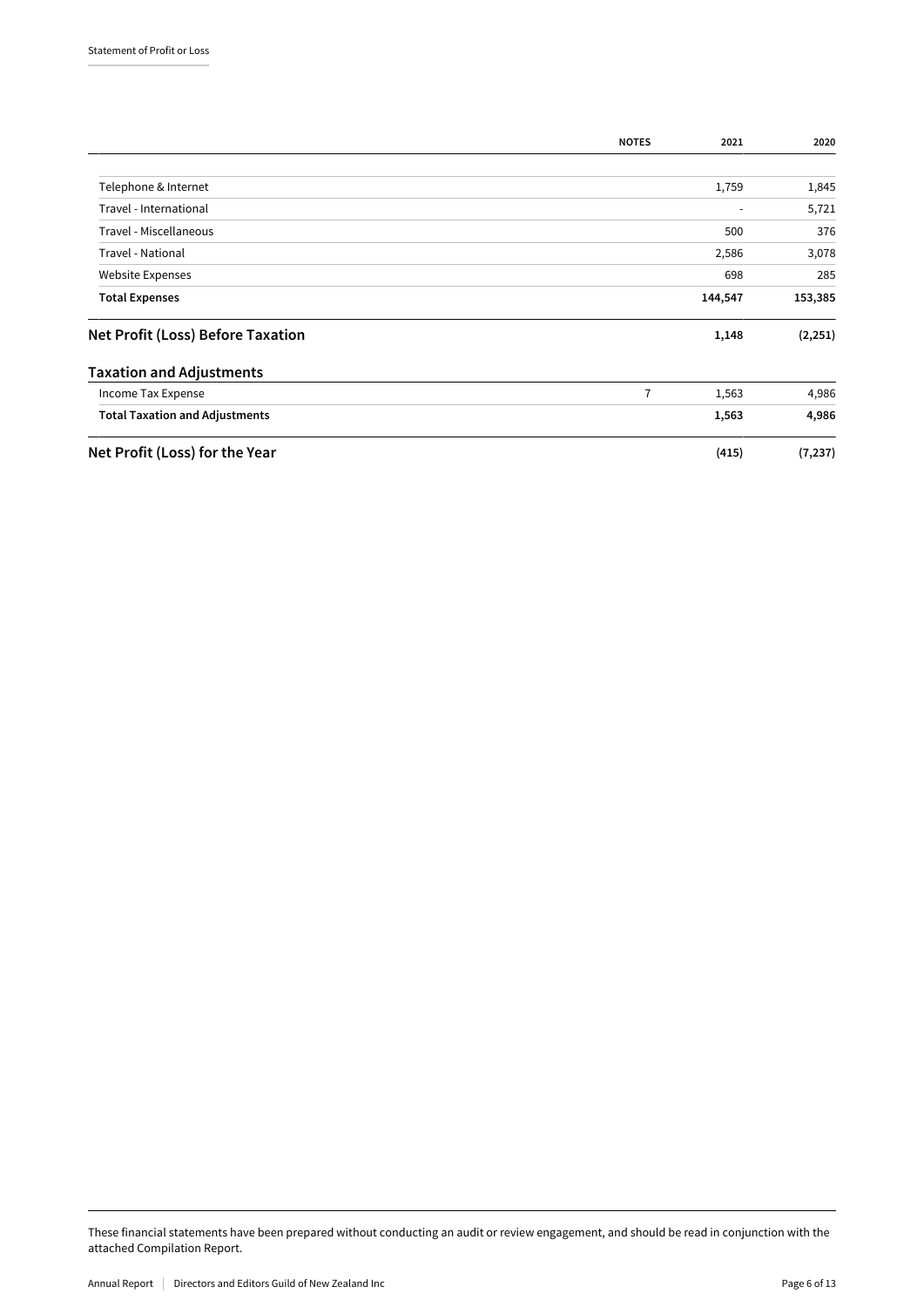## **Statement of Changes in Equity**

### **Directors and Editors Guild of New Zealand Inc For the year ended 31 March 2021**

|                                 | 2021   | 2020     |
|---------------------------------|--------|----------|
| <b>Equity</b>                   |        |          |
| Opening Balance                 | 80,188 | 87,426   |
| <b>Increases</b>                |        |          |
| Net Surplus/(Deficit) after Tax | (415)  | (7, 237) |
| <b>Total Increases</b>          | (415)  | (7, 237) |
| <b>Total Equity</b>             | 79,773 | 80,188   |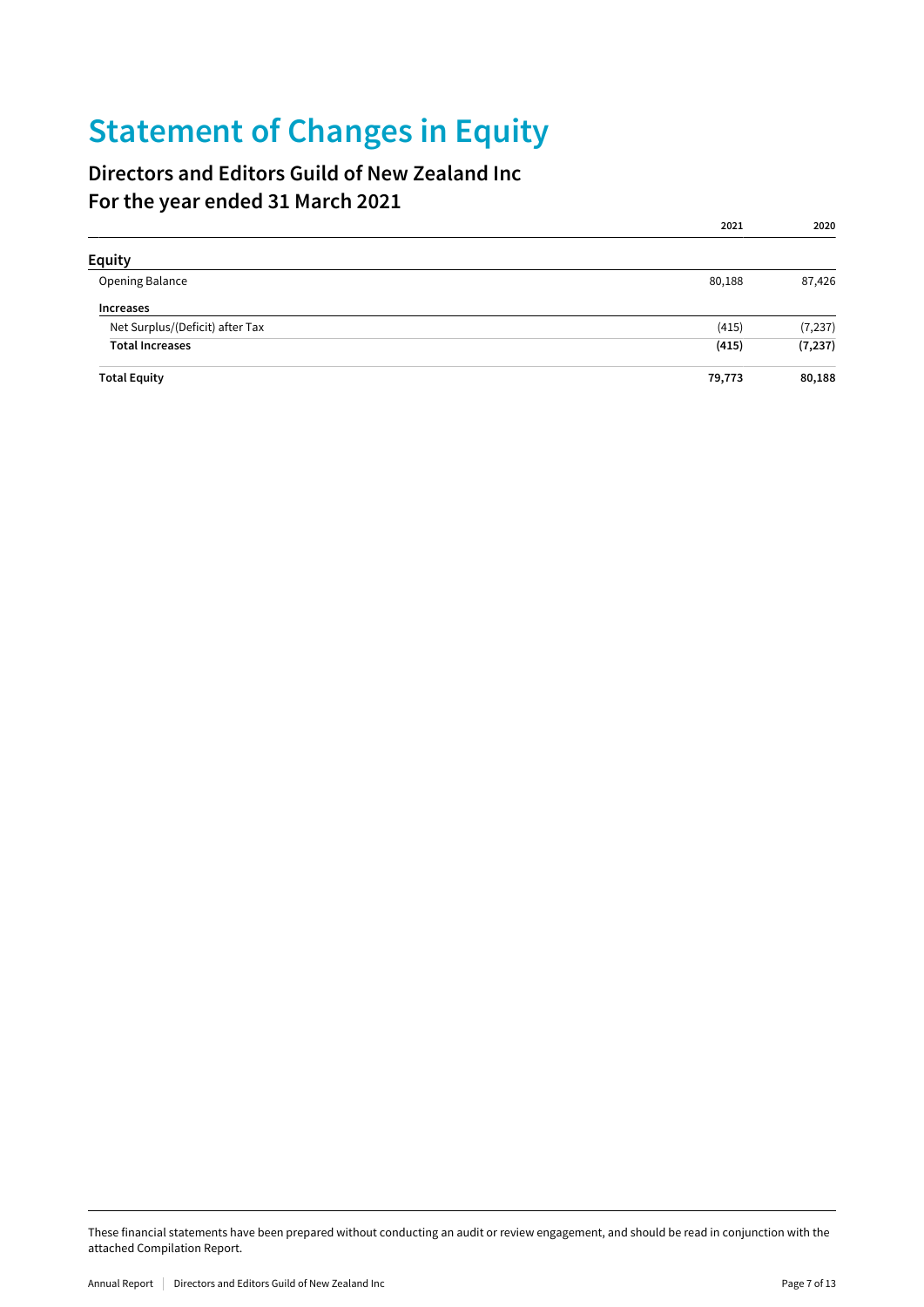## **Balance Sheet**

### Directors and Editors Guild of New Zealand Inc As at 31 March 2021

|                                    | <b>NOTES</b> | 31 MAR 2021 | 31 MAR 2020 |
|------------------------------------|--------------|-------------|-------------|
| <b>Assets</b>                      |              |             |             |
| <b>Current Assets</b>              |              |             |             |
| Cash and Bank                      |              |             |             |
| Petty Cash                         |              | 5           | 5           |
| <b>Business Call Account</b>       |              | 311,955     | 266,865     |
| <b>Business Current Account</b>    |              | 78,495      | 2,880       |
| DEGNZ Visa - Tui Ruwhiu            |              | ÷,          | 1,173       |
| <b>Total Cash and Bank</b>         |              | 390,455     | 270,924     |
| <b>Trade and Other Receivables</b> |              | 6,275       | 515         |
| <b>Total Current Assets</b>        |              | 396,730     | 271,439     |
| <b>Non-Current Assets</b>          |              |             |             |
| <b>Fixed Assets</b>                | 6            | 2,006       | 2,934       |
| <b>Total Non-Current Assets</b>    |              | 2,006       | 2,934       |
| <b>Total Assets</b>                |              | 398,736     | 274,372     |
| <b>Liabilities</b>                 |              |             |             |
| <b>Current Liabilities</b>         |              |             |             |
| <b>Trade and Other Payables</b>    |              | 18,685      | 11,237      |
| DEGNZ Mastercard - Tui Ruwhiu      |              | 1,274       |             |
| DEGNZ Visa - Tema Pua              |              | 966         | 687         |
| <b>GST Payable</b>                 |              | 17,928      | 15,863      |
| Income Tax Payable                 | 7            | 2,359       | 2,883       |
| Deferred Income                    | 8            | 277,750     | 163,513     |
| <b>Total Current Liabilities</b>   |              | 318,963     | 194,184     |
| <b>Total Liabilities</b>           |              | 318,963     | 194,184     |
| <b>Net Assets</b>                  |              | 79,773      | 80,188      |
| <b>Equity</b>                      |              |             |             |
| <b>Retained Earnings</b>           |              | 79,773      | 80,188      |
| <b>Total Equity</b>                |              | 79,773      | 80,188      |

APPROVED

For and on behalf of the Executive:

h Chair of the Executive  $69/202$ Date..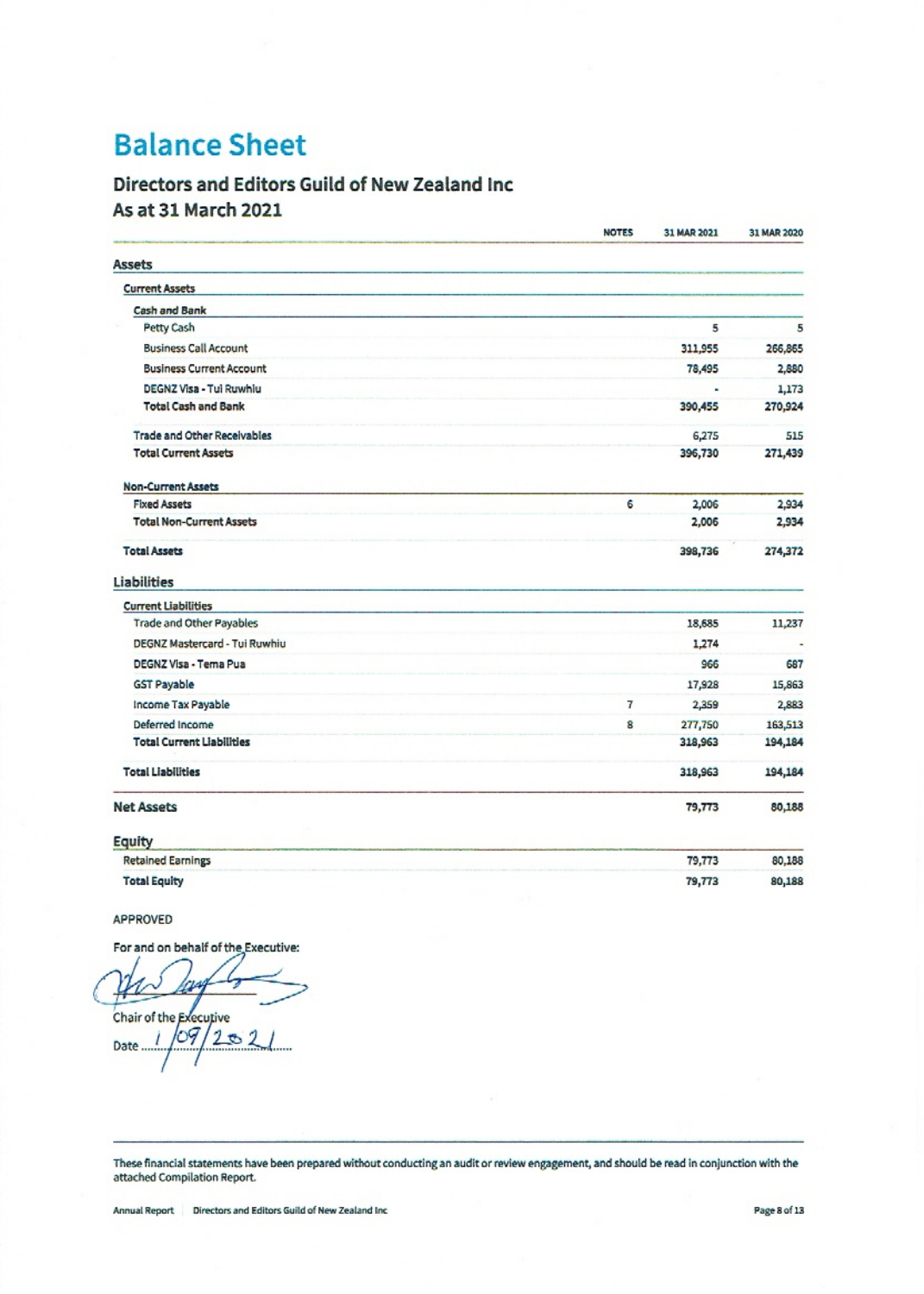## **Depreciation Schedule**

### **Directors and Editors Guild of New Zealand Inc For the year ended 31 March 2021**

| <b>NAME</b>                                     | COST   | <b>OPENING ACCUM</b><br><b>DEP</b> | OPENING VALUE            | <b>PURCHASES</b>         | <b>DISPOSALS</b>         | <b>RATE</b> | <b>DEPRECIATION</b>      | <b>CLOSING ACCUM</b><br><b>DEP</b> | <b>CLOSING VALUE</b>     |
|-------------------------------------------------|--------|------------------------------------|--------------------------|--------------------------|--------------------------|-------------|--------------------------|------------------------------------|--------------------------|
| <b>Office Equipment</b>                         |        |                                    |                          |                          |                          |             |                          |                                    |                          |
| 21.5" iMac 2.5HHz i5, 8gb ram, 500gb hard drive | 970    | 905                                | 66                       | $\sim$                   | $\sim$                   | 50.00%      | 33                       | 938                                | 33                       |
| 3D Hessian Board                                | 185    | 182                                | 3                        |                          | $\overline{\phantom{a}}$ | 18.00%      | $\mathbf{1}$             | 182                                | 3                        |
| ADSL Modem                                      | 596    | 596                                |                          |                          |                          | 48.00%      | $\overline{\phantom{a}}$ | 596                                |                          |
| Apple IMac 20" computer                         | 800    | 799                                | 1                        |                          | $\sim$                   | 50.00%      | $\overline{\phantom{a}}$ | 800                                |                          |
| Apple IMac Aluminium 20" computer               | 1,067  | 1,066                              | 1                        |                          | $\overline{\phantom{a}}$ | 50.00%      | 1                        | 1,066                              | 1                        |
| <b>Banners</b>                                  | 1,820  | 696                                | 1,124                    |                          | $\overline{\phantom{a}}$ | 10.00%      | 112                      | 808                                | 1,012                    |
| <b>Beech Mobile</b>                             | 199    | 196                                | 3                        |                          | $\overline{\phantom{a}}$ | 18.00%      | $\mathbf{1}$             | 196                                | 3                        |
| <b>Brother Printer</b>                          | 200    | 200                                |                          |                          | $\sim$                   | 48.00%      | $\sim$                   | 200                                |                          |
| Chair                                           | 185    | 182                                | 3                        | $\overline{\phantom{a}}$ | $\overline{\phantom{a}}$ | 18.00%      | $\mathbf{1}$             | 182                                | 3                        |
| Computer                                        | 2,055  | 2,055                              | $\sim$                   |                          | $\sim$                   | 48.00%      | $\sim$                   | 2,055                              |                          |
| Fax Machine                                     | 621    | 621                                | $\overline{\phantom{a}}$ | $\overline{\phantom{a}}$ | $\overline{\phantom{a}}$ | 33.00%      | $\sim$                   | 621                                | $\overline{\phantom{a}}$ |
| IASEDO instal extra staff                       | 348    | 348                                | $\overline{\phantom{a}}$ |                          | $\overline{\phantom{a}}$ | 40.00%      | $\overline{\phantom{a}}$ | 348                                | $\sim$                   |
| Laserjet Printer                                | 899    | 899                                | $\blacksquare$           | $\ddot{\phantom{1}}$     | $\sim$                   | 48.00%      | $\overline{\phantom{a}}$ | 899                                | $\sim$                   |
| MYOB - Auckland                                 | 338    | 338                                |                          |                          | $\overline{\phantom{a}}$ | 48.00%      | $\blacksquare$           | 338                                |                          |
| MYOB - Wellington                               | 338    | 338                                |                          |                          | $\overline{\phantom{a}}$ | 48.00%      | $\overline{\phantom{a}}$ | 338                                | $\sim$                   |
| New Computer                                    | 2,561  | 2,561                              |                          |                          | $\overline{\phantom{a}}$ | 48.00%      | $\overline{\phantom{a}}$ | 2,561                              |                          |
| Office 2000 Professional                        | 680    | 680                                | $\sim$                   |                          | $\sim$                   | 48.00%      | $\overline{\phantom{a}}$ | 680                                |                          |
| Panasonic 40" Smart TV                          | 807    | 54                                 | 753                      |                          | $\overline{\phantom{a}}$ | 40.00%      | 301                      | 355                                | 452                      |
| Panasonic TH-42A400Z LED TV                     | 737    | 700                                | 36                       |                          | $\overline{\phantom{a}}$ | 40.00%      | 15                       | 715                                | 22                       |
| Storage Cupboard                                | 200    | 197                                | 3                        | $\sim$                   | $\overline{\phantom{a}}$ | 18.00%      | $\mathbf{1}$             | 197                                | $\overline{3}$           |
| <b>UP Table</b>                                 | 218    | 206                                | 12                       |                          | $\sim$                   | 18.00%      | $\overline{2}$           | 208                                | 10                       |
| Workstation                                     | 289    | 284                                | 5                        | $\ddot{\phantom{1}}$     | $\sim$                   | 18.00%      | 1                        | 285                                | $\overline{4}$           |
| <b>Total Office Equipment</b>                   | 16,113 | 14,100                             | 2,013                    |                          | $\overline{\phantom{a}}$ |             | 468                      | 14,568                             | 1,545                    |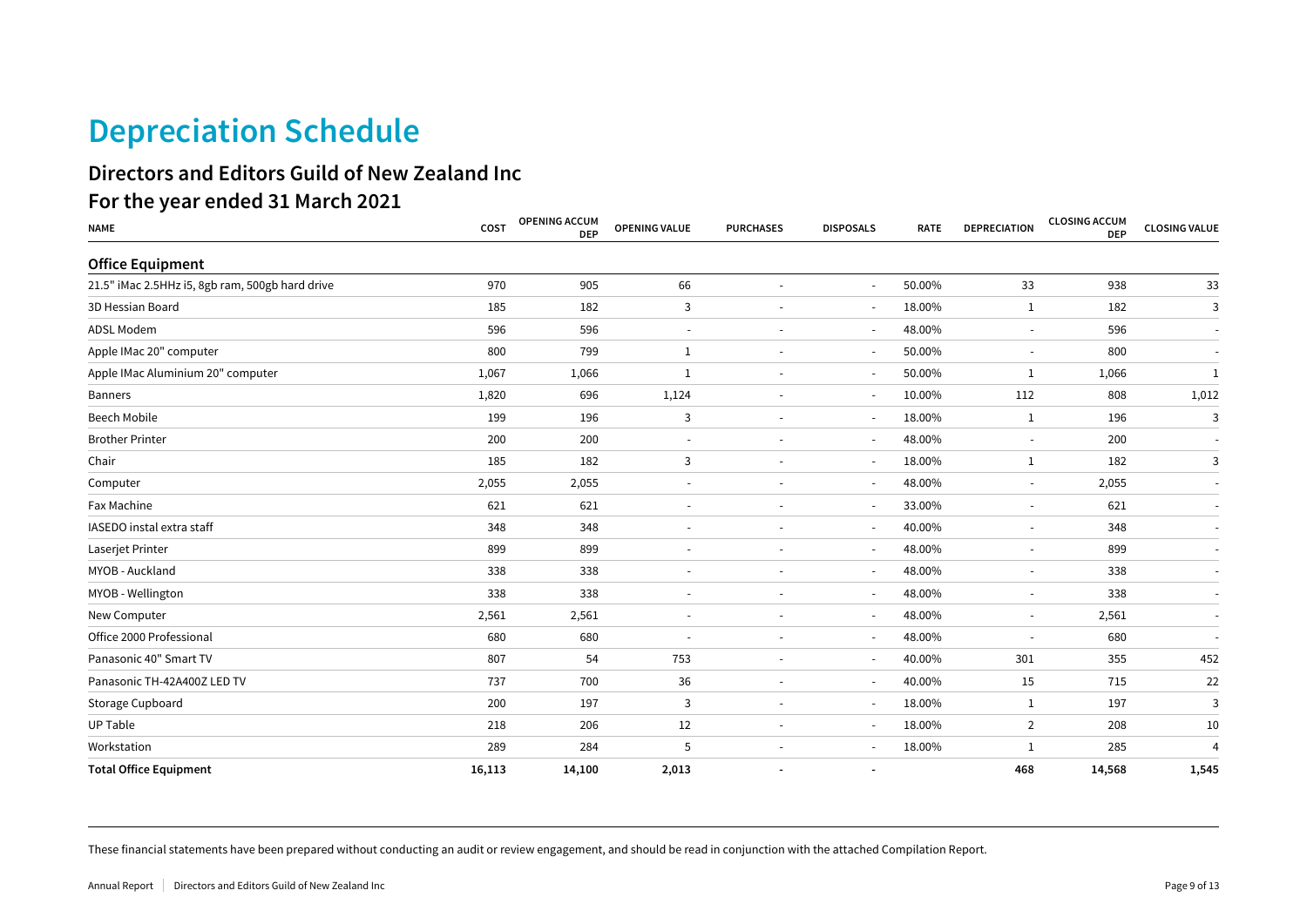| <b>NAME</b>                                                             | COST   | <b>OPENING ACCUM</b><br><b>DEP</b> | <b>OPENING VALUE</b> | <b>PURCHASES</b>         | <b>DISPOSALS</b>         | <b>RATE</b> | <b>DEPRECIATION</b> | <b>CLOSING ACCUM</b><br><b>DEP</b> | <b>CLOSING VALUE</b> |
|-------------------------------------------------------------------------|--------|------------------------------------|----------------------|--------------------------|--------------------------|-------------|---------------------|------------------------------------|----------------------|
| Website                                                                 |        |                                    |                      |                          |                          |             |                     |                                    |                      |
| DEGNZ website                                                           | 1,870  | 1,836                              | 34                   | $\overline{\phantom{a}}$ | $\sim$                   | 50.00%      | 17                  | 1,853                              | 17                   |
| DEGNZ Website Customisation, inline html, plugin integration<br>& logos | 980    | 735                                | 245                  | $\overline{\phantom{a}}$ | $\sim$                   | 50.00%      | 123                 | 858                                | 123                  |
| Oversight of website development and launch                             | 1,000  | 980                                | 20                   | $\overline{\phantom{a}}$ | $\sim$                   | 50.00%      | 10                  | 990                                | 10                   |
| Website                                                                 | 6,800  | 6,797                              | 3                    | $\overline{\phantom{a}}$ | $\sim$                   | 40.00%      |                     | 6,798                              |                      |
| Website build, structure, customisation & content import                | 2,400  | 1,850                              | 550                  | $\overline{\phantom{a}}$ | $\sim$                   | 50.00%      | 275                 | 2,125                              | 275                  |
| Website development costs                                               | 4,415  | 4,346                              | 69                   | $\overline{\phantom{a}}$ | $\overline{\phantom{0}}$ | 50.00%      | 34                  | 4,381                              | 34                   |
| <b>Total Website</b>                                                    | 17,465 | 16,545                             | 921                  | $\overline{\phantom{a}}$ | $\overline{\phantom{a}}$ |             | 460                 | 17,005                             | 461                  |
| Total                                                                   | 33,578 | 30,644                             | 2,934                |                          | $\blacksquare$           |             | 928                 | 31,572                             | 2,006                |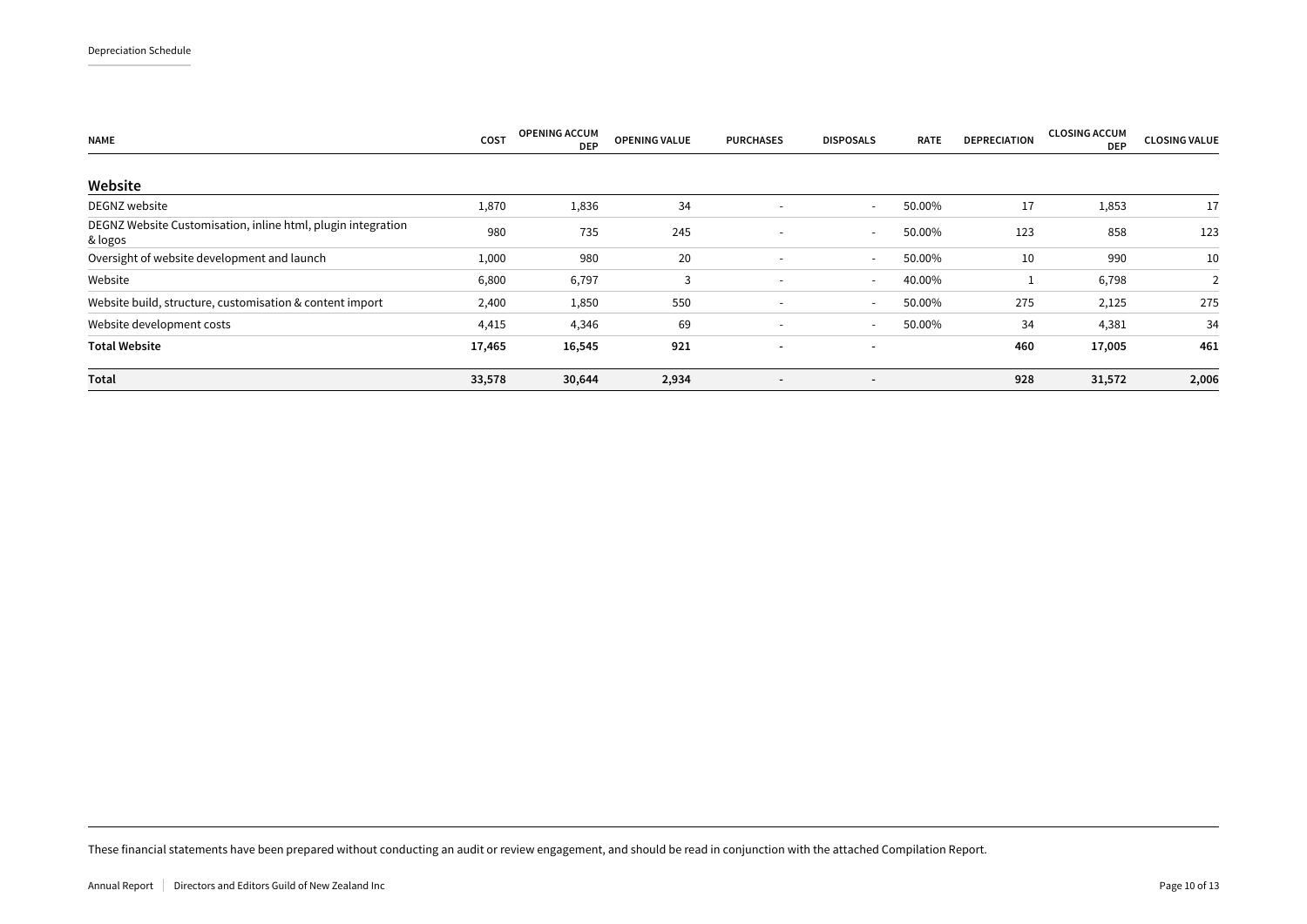## **Notes to the Financial Statements**

### **Directors and Editors Guild of New Zealand Inc For the year ended 31 March 2021**

### **1. Reporting Entity**

 These are the financial statements of Directors and Editors Guild of New Zealand Inc ("the Guild"). The Guild is an incorporated society registered under the Incorporated Societies Act 1908. The objects of the Guild are to be the national and international voice of all New Zealand directors and editors engaged in directing and editing for public screen broadcast in television and/or film. As a common interest industry group that is not carried on for the profit of its members, the Guild is recognised as a not-for profit organisation.

### **2. Statement of Accounting Policies**

### **Basis of Preparation**

These financial statements are a special purpose report and have been prepared for taxation and/or management purposes.

### **Historical Cost**

The financial statements of Directors and Editors Guild of New Zealand Inc have been prepared on a historical cost basis, except as noted otherwise below.

The information is presented in New Zealand dollars.

### **Changes in Accounting Policies**

There have been no changes in accounting policies. All policies have been applied on bases consistent with those used in previous years.

### **3. Specific Accounting Policies**

In the preparation of these financial statements, the following specific accounting policies have been adopted:

### Accrual Accounting

Accrual accounting has been used to record the effects of transactions and events when they occur.

### Property, Plant & Equipment

The entity has the following classes of property, plant & equipment;

| Office Equipment    | 18-50% DV |     |
|---------------------|-----------|-----|
| Website Development | 50%       | DV. |

All property, plant & equipment is stated at cost less depreciation. Depreciation has been calculated in accordance with rates permitted under the Income Tax Act 2007.

### Goods & Services Tax

These financial statements have been prepared on a GST exclusive basis with the exception of accounts receivable and accounts payable which are shown inclusive of GST.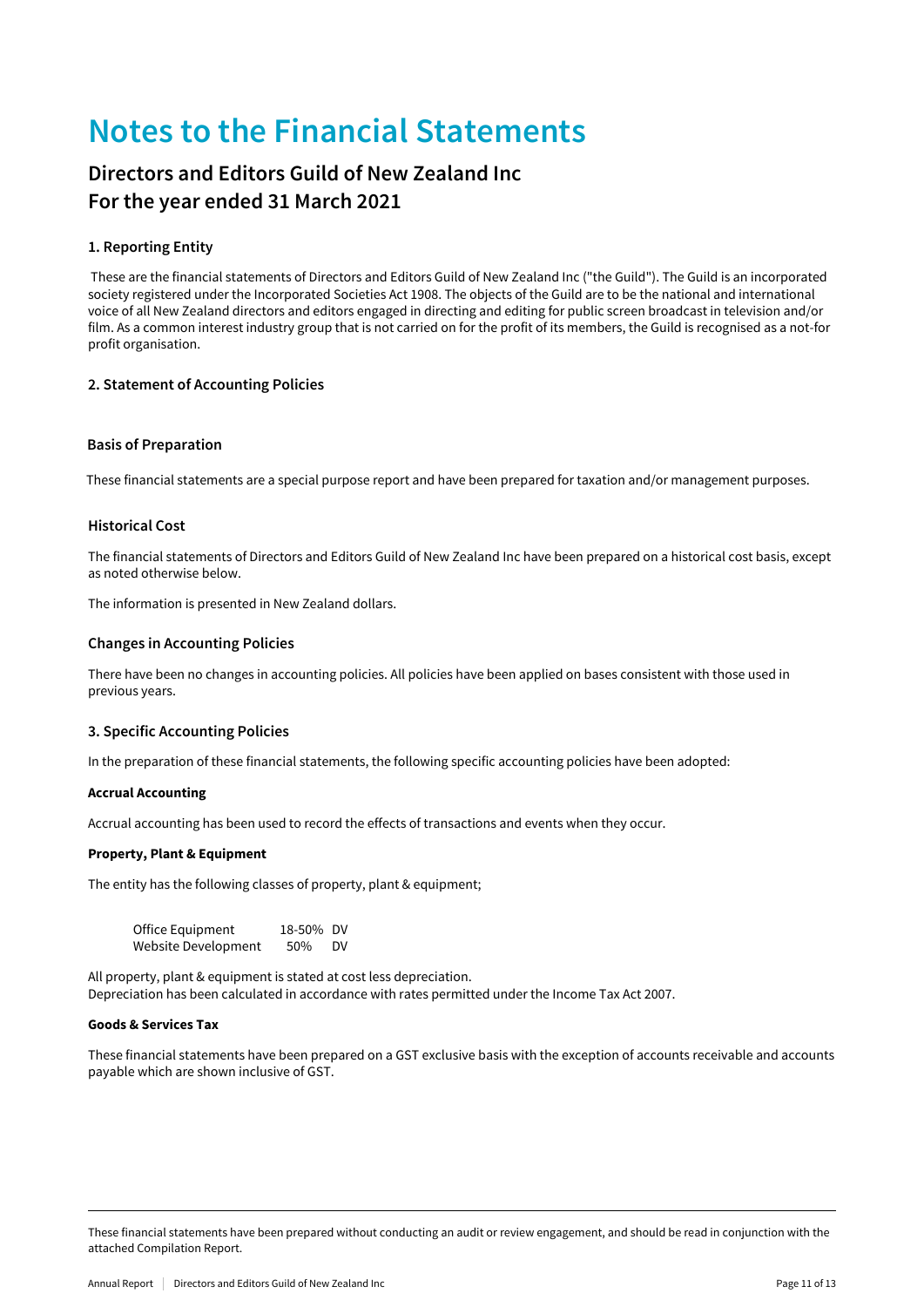### Taxation

As a mutual association, income and expenses attributable to member-only transactions are not subject to taxation and are, therefore, excluded from the tax calculation.

Taxation expense charged against the operating surplus for the year is the total tax for the year, in accordance with the taxation return to the Inland Revenue Department. The Incorporated Society is taxed as a mutual association.

Mutual associations are taxed on certain types of transactions pursuant to a special basis of taxation provided for in sub part HE of the Income Tax Act 2007 (''the Act''). Section YA 1 of the Act defines an" association'' for the purposes of sub part HE to mean "a body or association of persons, whether incorporated or not''. The definition is sufficiently wide to include incorporated societies. Although all incorporated societies potentially fall within this definition, the rules in sub part HE are intended to apply to an association that has a common or mutual purpose and which is not formed to make profits but to further the interest of its owners or members.

Mutual associations are subject to the common law principle of mutuality under which the court consider that a person cannot derive taxable income from mutual transactions, as a mutual transaction is of a similar nature to trading with oneself. Under this principle, a mutual association will have assessable income only to the extent to which it deals outside its ''circle of membership'' or engages in ''member transactions'' as defined in s HE 2 of the Act.

Applying the mutuality principle, the entity will not be taxable on any income derived from membership subscriptions, grants and donations, given that these are paid in return for general services for the mutual benefit of all members. Any expenditure incurred in deriving income from these services will not be deductible.

All other income derived from letters of non-objection, sponsorship and interest is assessable income. Expenditure incurred in deriving this income will be an allowable deduction.

#### Revenue

Revenue shown in the Statement of Financial Performance comprises the amounts received and receivable by the Guild for goods and services supplied to its members and customers in the ordinary course of business. Subscriptions are reported on a matching basis with respect to the periods to which the subscriptions relate. Interest income is recognised using the accrual accounting method.

#### Deferred Income

Funds received in advance of the agreed services being provided by the Guild are recognised as deferred income (within current liabilities) in the Statement of Financial Position.

#### Receivables

Receivables are stated at their estimated realisable value. Bad debts are written off in the year in which they are identified.

#### **4. Securities & Guarantees**

There was no overdraft as at balance date nor was any facility arranged.

#### **5. Audit**

These financial statements have not been audited.

|                                                   | 2021      | 2020      |
|---------------------------------------------------|-----------|-----------|
| 6. Fixed Assets                                   |           |           |
| <b>Furniture and Fittings</b>                     |           |           |
| Office Equipment                                  | 16,113    | 16,113    |
| Less Accumulated Depreciation on Office Equipment | (14, 568) | (14, 100) |
| <b>Total Furniture and Fittings</b>               | 1,545     | 2,013     |